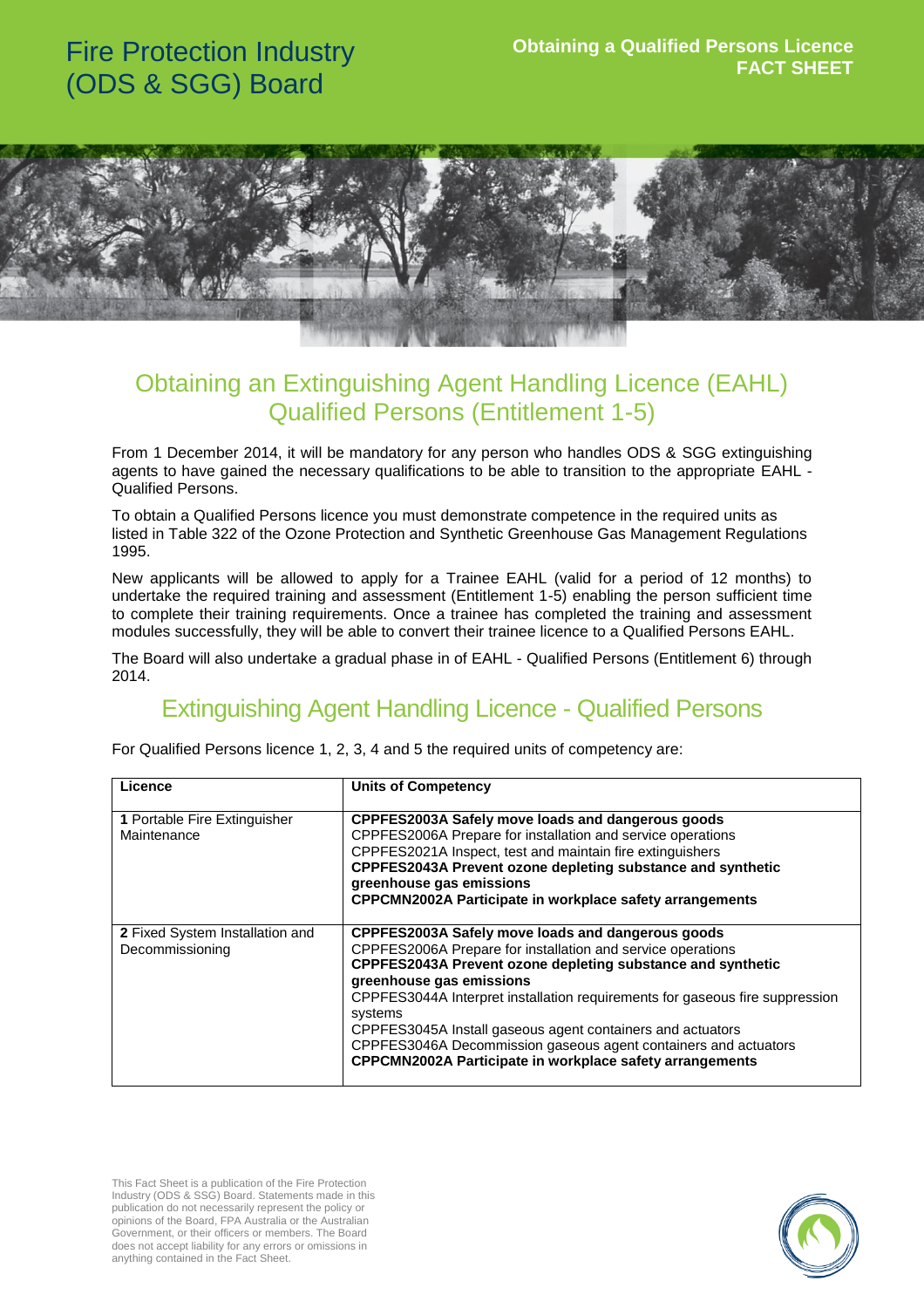## Extinguishing Agent Handling Licence -Qualified Persons

| 3 Fixed System Testing and<br>Maintenance      | CPPFES2003A Safely move loads and dangerous goods<br>CPPFES2006A Prepare for installation and service operations<br>CPPFES2025A Inspect, test and maintain gaseous fire suppression systems<br>CPPFES2043A Prevent ozone depleting substance and synthetic<br>greenhouse gas emissions<br>CPPFES3046A Decommission gaseous agent containers and actuators<br>CPPFES2047A Inspect and test control and indicating equipment<br><b>CPPCMN2002A Participate in workplace safety arrangements</b>                                                                                                               |
|------------------------------------------------|-------------------------------------------------------------------------------------------------------------------------------------------------------------------------------------------------------------------------------------------------------------------------------------------------------------------------------------------------------------------------------------------------------------------------------------------------------------------------------------------------------------------------------------------------------------------------------------------------------------|
| 4 Recovery, Reclamation, Fill and<br>Recycling | CPPFES2003A Safely move loads and dangerous goods CPPFES2021A<br>Inspect, test and maintain fire extinguishers<br>CPPFES2021A Inspect, test and maintain fire extinguishers<br>CPPFES2043A Prevent ozone depleting substance and synthetic<br>greenhouse gas emissions<br>CPPFES2048A Receive and dispatch scheduled gaseous fire-extinguishing<br>agents<br>CPPFES2049A Conduct recovery, reclaim and fill operations for scheduled<br>gaseous fire-extinguishing agents<br><b>CPPCMN2002A Participate in workplace safety arrangements</b>                                                                |
| <b>5</b> Warehouse Maintenance                 | CPPFES2003A Safely move loads and dangerous goods CPPFES2043A<br>Prevent ozone depleting substance and synthetic greenhouse gas<br>emissions<br>CPPFES2043A Prevent ozone depleting substance and synthetic<br>greenhouse gas emissions<br>CPPFES2048A Receive and dispatch scheduled gaseous fire-extinguishing<br>agents<br>CPPFES2049A Conduct recovery, reclaim and fill operations for scheduled<br>gaseous fire-extinguishing agents<br>CPPFES2050A Monitor storage operations for scheduled gaseous fire-<br>extinguishing agents<br><b>CPPCMN2002A Participate in workplace safety arrangements</b> |

**BOLD** unit codes = indicate units of competency *common* to licence entitlement 1 – 5.